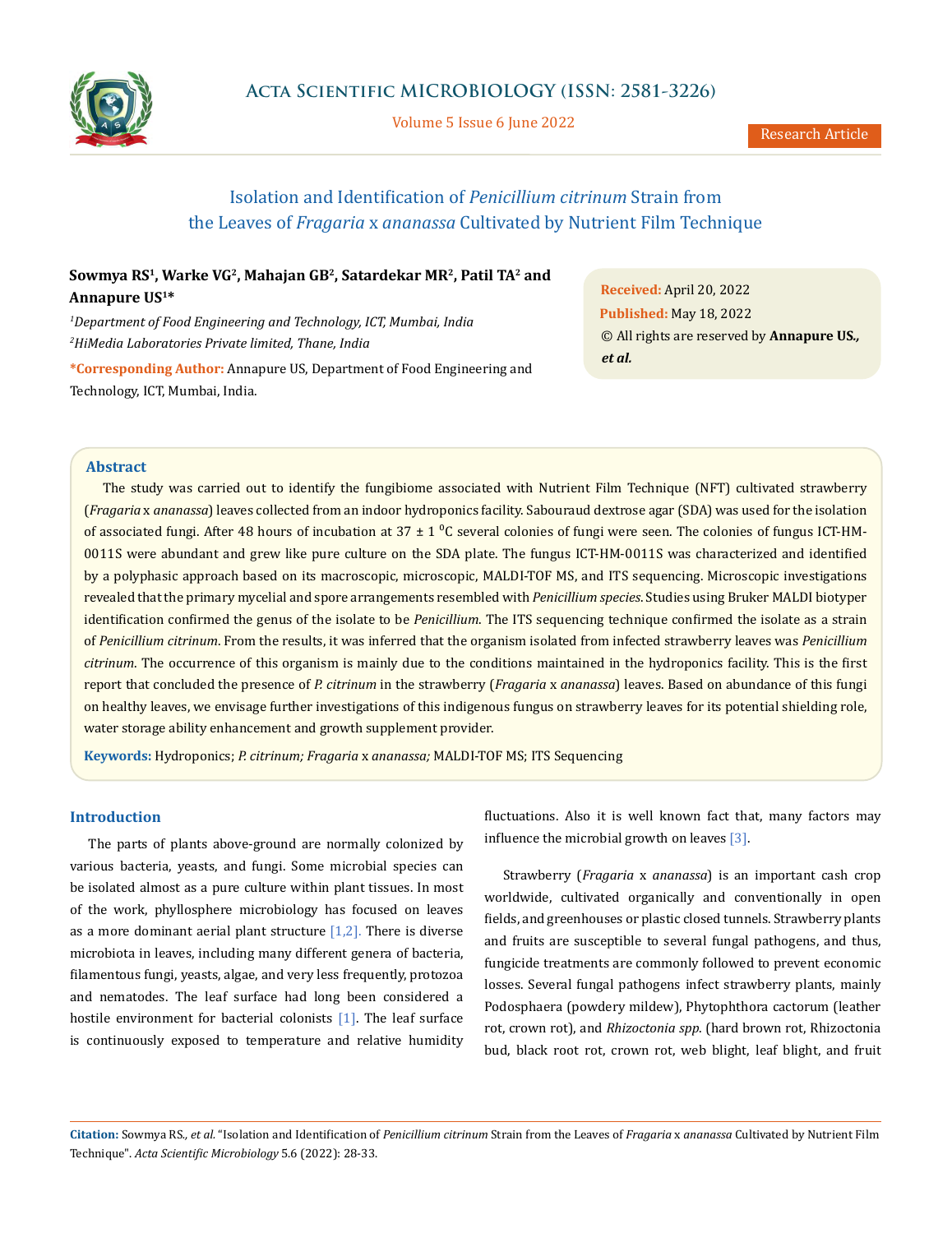rot), *Colletotrichum acutatum* (anthracnose), *Phytophthora fragariae var*. *fragariae* (red stele root rot), *Verticillium alboatrium* (Verticillium wilt), and *Verticillium dahlia* [4]. Apart from these harmful effects of fungi, there are certain fungal species support growth of fungi in many ways [5]. Moreover during hydroponic cultivation of a plant, the plant is to some extent under an artifial water stress, as water need of every plant is not well reported as such in the literature. This induced water stress has to be overcome. The plant do it by different mechanisms  $[6]$ . One natural way, which is often found in mycorrhiza is to form symbiotic association with water stress relieving fungi. In this perspective the plant parts and associated fungi may talk with each other to form a symbiotic association to suistain in water stress condition. For example *Cenangium ferruginosum* [7].

Although studies on the strawberry fungal biota were reported, these reports were either based on isolation from the soil  $[6,8]$ grown strawberries or controlled soil environment. Hydroponics is a technology where plants are grown in a controlled environmental condition [9]. However, very few research works have been done on the aerial organs like leaves, flowers, and fruits simultaneously for strawberry species. We report here with an abundantly found and leaf growing fungal species from *Fragaria* x *ananassa* cultivated under a hydroponic system. A polyphasic approach was used for its characterisation. The fungal isolate can be further investigated to check its symbiotic role in its association with *Fragaria* x *ananassa* especially under water stress condition.

#### **Materials and Methods**

## **Cultivation and sample collection**

The 90 days old strawberry (*Fragaria* x *ananassa*) plants grown in polythene tray (10 inches x 8 inches x 4 inches) containing cocopeat were collected from K F Bioplants Private Limited-Pune, Maharashtra. These saplings were replanted in a new cocopeat bags before transplanting to the Nutrient Film Technique (NFT) channels of the indoor hydroponic lab- at the research center of the higronics wing of HiMedia laboratories Pvt. Ltd. - Thane, India. After transplanting, the plants were grown under controlled environmental conditions in a well-insulated facility maintained at a temperature between 22-24ºC and 63-65% relative humidity. The plants were observed every day for their growth and deficiency or infection parameters. After 20 days of transplanting, there was a very thin, loose whitish growth seen on the lower surface of the most of the healthy leaves. Those leaves were aseptically plucked and transferred into a sterile glass bottle.

## **Sample preparation**

The faint whitish growth at the edge of the leaves was collected into 10 mL sterile saline, crushed with a sterile glass rod, and vortexed for 60 seconds. Both steps were repeated for three times. The suspensions obtained were further used for the isolation of microbiota, especially fungal population.

#### **Isolation of mycoflora**

Sabouraud Dextrose Agar (SDA) (Code: M063-SDA) was prepared according to HiMedia manufacturer's instruction using distilled water. The medium was sterilized using autoclave at 15 lbs pressure at 121°C for 15 minutes and cooled to 45-50°C. Prepared suspensions of the samples were spread on an SDA plate using a sterile glass spreader. The plates were incubated in an upright position at  $37 \pm 1\degree$ C for 72 hrs. Isolated and well separated fungal colonies were selected for their identification by a polyphasic approach comprising microscopic and macroscopic studies, MALDI-TOF MS, and ITS sequencing studies.

## **Macroscopic and microscopic study**

A macroscopic study was done by observing the growth, color, texture, and appearance of the colonies on SDA and comparing similar data from the literature. Microscopic studies of the isolate were carried out using compound microscopy at 400x and 1000x magnification using ZEISS light microscope.

#### **Identification by MALDI-TOF MS**

Generally, the cultivation tubes were inoculated with an isolate from the SDA and rotated in the rotator at  $37 \pm 1^0$ C. The tubes were incubated until sufficient fungal growth is observed. The α-cyano-4-hydroxycinnamic acid (HCCA) matrix was prepared before each series of analyses by diluting a saturated solution of HCCA in 250 μl of standard solvent (acetonitrile 50%, water 47.5%, and trifluoroacetic acid 2.5%). The entire solution was vortexed at room temperature until clear. Once removed from the rotator, the cultivation tubes were kept for10 minutes to a setting of sediment. Then filamentous fungi sediment was extracted up to 1.5 ml of standard solvent and transferred to the Eppendorf tube. 1 ml HPLC-grade water was added to the pellet and vortexed for one minute, and then it was centrifuged for 2 minutes at 13,000

**Citation:** Sowmya RS*., et al.* "Isolation and Identification of *Penicillium citrinum* Strain from the Leaves of *Fragaria* x *ananassa* Cultivated by Nutrient Film Technique". *Acta Scientific Microbiology* 5.6 (2022): 28-33.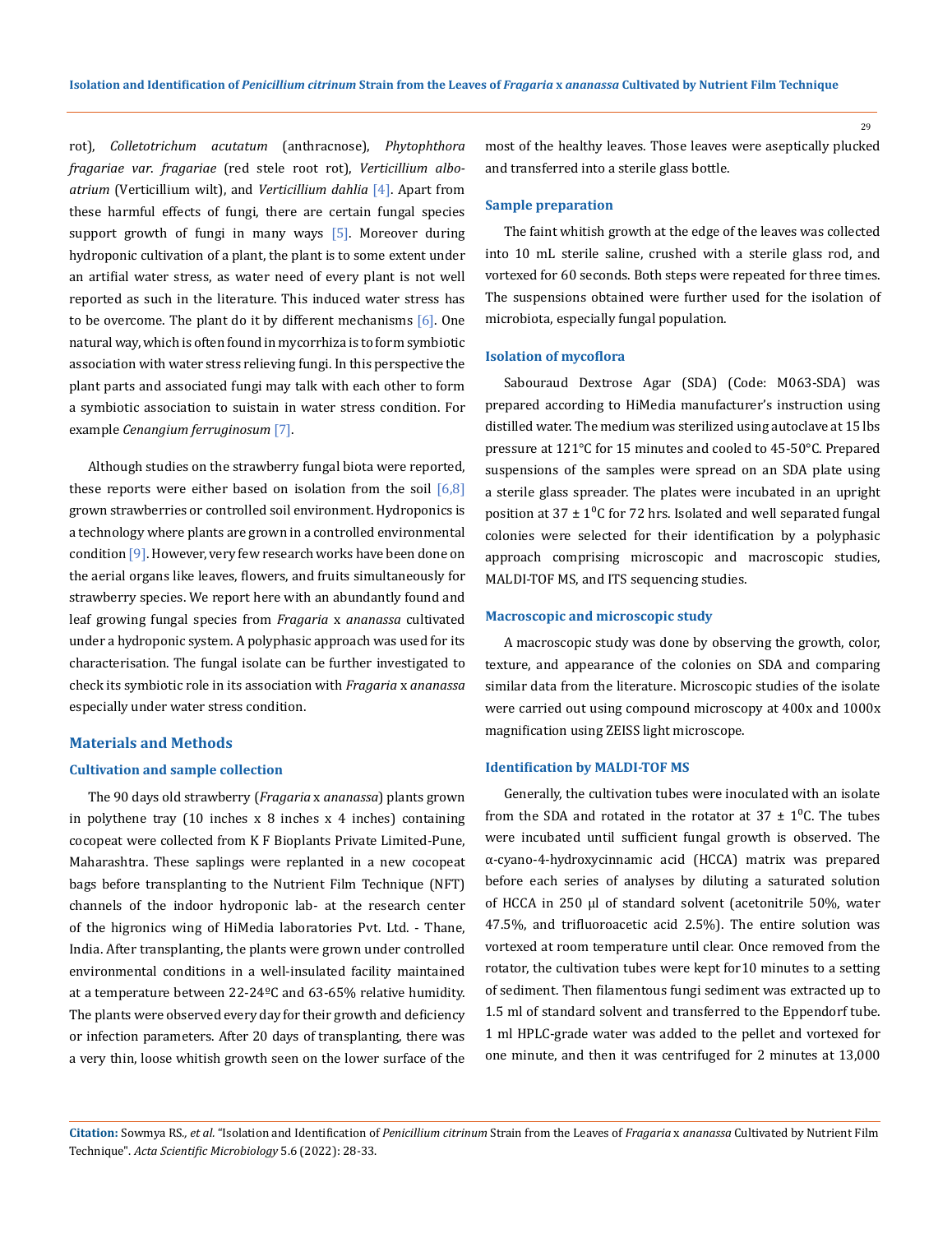rpm. After that, again supernatant was removed carefully. Then 300 µL HPLC-grade water was added to the pellet and vortexed. To that 900 µL EtOH was added to it and vortexed again. Further, it was centrifuged for 2 minutes at 13,000 rpm, and the supernatant was removed. It was centrifuged again for a few seconds and completely removed the residual ethanol. The whole pellet was dried at room temperature for a few minutes. For the dried pellet, 70% formic acid was added in a proportional to the size. The pellet was suspended thoroughly, and the same amount of acetonitrile was added. Then it was centrifuged for 2 minutes at 13,000 rpm. 1 µL of supernatant was pipetted onto a MALDI TOF target plate (Bruker Daltonics TM, Wissembourg, France). Then 1 μl of HCCA solution was overlaid and allowed to dry. For fungal identification, a Microflex LT MALDI-TOF mass spectrometer (Bruker Daltonik GmbH) was used. The obtained spectra were compared with the Bruker computer database using the compass for flex control version 1.4 and MALDI-Biotyper compass version 4.1 for data analysis. The obtained results were interpreted based on the Vlek., *et al*. (2014) study on multicenter identification by MALDI-TOF MS (http://jcm.asm.org/content/52/8/3023) [10].

# **Identification of isolated fungi strains by ITS gene sequencing**

The identification of the isolated strain based on ITS had been processed, and the report for the same was performed at NCMR-NCCS, Sait Trinity, Pashan, Pune, India. The identification report was generated using NCBI Database, and the gene of a particular isolate of each tissue extract was sequenced and presented in FASTA format. The confidence in identification was limited by both availability and the extent of homology shown by the  $\sim$  550 bp sequence of the sample with its closest neighbor in the database. Finally, the sequence of isolates was compared with that of other fungus sequences by way of NCBI-BLASTn (http://blast.ncbi.nlm. nih.gov/). The results were compared with the sequence using reference Boratyn., *et al*. (2013) [11].

# **Results and Discussion**

In the present investigation, the *Penicillium cetrinum* was isolated from the fresh leaves of strawberry (*Fragaria* x *ananassa*). The results were confirmed by polyphasic approach including macroscopic features, microscopic features, protemics and genomic way. Figure 1 showed a macroscopic examination of fungal isolates from strawberry plants (*Fragaria* x *ananassa)* cultivated by hydroponics technique. There were four isolates collected for the study from different plants grown by the hydroponics system. Macroscopic studies revealed the typical fungal colonies on SDA agar. The growth of the fungus was rapid, greyish colored with the white periphery, granular powdery colony, and the colony was pale yellow in color on the reverse side of the petriplate. The macroscopic observations matched closely with colonies of typical *Penicillium* species*.*



**Figure 1:** Growth of fungal strains isolated from strawberry plants (*Fragaria* x *ananassa*) cultivated by hydroponics technique cultured on SDA medium. 1A and 1B, rear and top view of *Aspergillus* standard ICT-HM-001A. 1C and 1D, rear and top view of *Penicillium* standard ICT-HM-001P. 1E and 1F, rear and top view of *Penicillium* strain isolated from strawberry leaves A1 strain ICT-HM-0011S. 1G and 1H, rear and top view of *Penicillium* spp isolated from strawberry leaves A2 strain ICT-HM-0012S. 1I and 1J, rear and top view of *Penicillium* spp isolated from strawberry leaves B1 strain ICT-HM-0021S. 1K and 1L, rear and top view of *Penicillium* spp isolated from strawberry leaves A1 strain ICT-HM-0022S.

Figure 2 showed a microscopic investigations of fungal isolates from strawberry leaves (*Fragaria* x *ananassa)* cultivated by hydroponics technique. The microscopic features of the organism showed septate, and hyaline hyphae. Conidiophores stipes were

**Citation:** Sowmya RS*., et al.* "Isolation and Identification of *Penicillium citrinum* Strain from the Leaves of *Fragaria* x *ananassa* Cultivated by Nutrient Film Technique". *Acta Scientific Microbiology* 5.6 (2022): 28-33.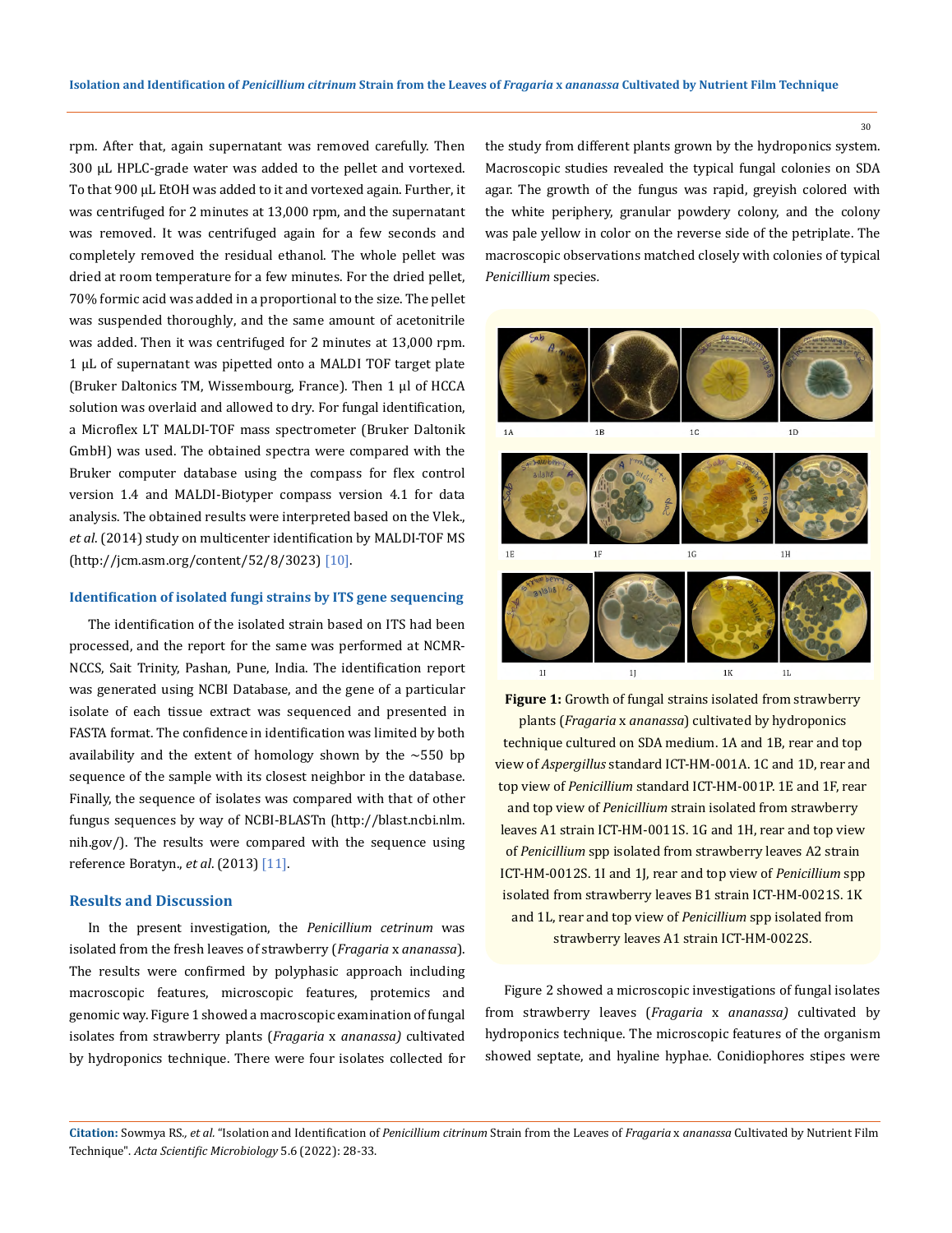31

attached to the septate, which are rather long and were biverticillate. Conidia are globose to sub-globose (round to off-round) and have a finely roughened surface. The organism's characteristics were metulae longer than phialides and conidia, both being spherical. The spherical spores' broom-shaped arrangement was well defined, which is typical characteristic of *Penicillium species.*

 Using MALDI-TOF MS data, we noted that the isolated fungi from infected leaves were as represented in table 1. The isolates were identified to the species level with a score ranging from 1.73 to 2.10. Based on MALDI-TOF MS results all the four samples from the strawberry leaves were found to be *Penicillium citrinum*.

| <b>Sample discription</b> | <b>Sample ID</b>                              | Closest match of the microbial ID | MALDI-TOF/<br><b>MS Score</b> |
|---------------------------|-----------------------------------------------|-----------------------------------|-------------------------------|
| Penicillium chrysogenum   | Peni cillium chrysogenum<br>Reference culture |                                   | 2.36                          |
| Aspergillus niger         | Reference culture<br>Aspergillus niger        |                                   | 1.81                          |
| Strawberry leaves A1      | ICT-HM-0011S                                  | Penicillium citrinum              | 1.91                          |
| Strawberry leaves A2      | ICT-HM-0012S                                  | Penicillium citrinum              | 1.73                          |
| Strawberry leaves B1      | ICT-HM-0021S                                  | Penicillium citrinum              | 1.75                          |
| Strawberry leaves B2      | ICT-HM-0022S                                  | Penicillium citrinum              | 2.10                          |

**Table 1**: Identification of fugal isolates results by MALDI-TOF/MS.



**Figure 2:** Microscopic examination of fugal isolates from strawberry plants (*Fragaria* x *ananassa*) cultivated by hydroponics technique. Where 2A is Microscopic structure of isolates from ICT-HM-0011S on SDA media (400X), 2B is Microscopic structure of isolates from ICT-HM-0021S on SDA media (400X), 2C is Microscopic structure of isolates from ICT-HM-0011S on SDA media (1000X) and 2D is Microscopic structure of isolates from ICT-HM-0021S on SDA media (1000X)

As all the four samples showed the same outcome upto species level, we further carried out ITS sequence of the strain ICT-HM-0022S sample to understand its closeness to other related species. Results showed the comparison of the top hits from the GenBank database in table 2. It was concluded that the isolate ICT-HM-0022S (A\_AUG\_18\_139.00474) is closest to *Penicillium citrinum.* Using basidiomycete identification, the species level resulted 100% similarity with the reference organism of *Penicillium citrinum*. The sequence of an isolate from strawberry leaves was displayed in the phylogenetic tree in figure 3. The evolutionary history was inferred using the Neighbor-Joining method. NCBI BLAST was performed using ITS sequence generated for sample A\_AUG\_18\_139. First ten closely related sequences were downloaded for construction of phylogenetic tree using MEGA X(ref). The sequences were aligned using Clustal W – multiple sequence alignment tool. The alignment data was converted to MEGA format and a N-J tree was constructed by bootstrap method (n = 500). The optimal tree with the sum of branch length = 0.09824682 is shown. The percentage of replicate trees in which the associated taxa clustered together in the bootstrap test (500 replicates) are shown next to the branches. This phylogenetic analysis showed that the culture has closest match with *Penicillium citrinum* sequence [12].

| Culture code | <b>PNR</b>  | Sample name          | <b>Closest Neighbor</b>           | <b>Accession number</b> | % Similarity |
|--------------|-------------|----------------------|-----------------------------------|-------------------------|--------------|
| ICT-HM-0022S | A Aug18 139 | Strawberry<br>leaves | Penicillium citrinum NRRL<br>1841 | NR 121224.1             | 100          |

**Table 2:** Identification of fugal isolates results by ITS gene sequencing.

**Citation:** Sowmya RS*., et al.* "Isolation and Identification of *Penicillium citrinum* Strain from the Leaves of *Fragaria* x *ananassa* Cultivated by Nutrient Film Technique". *Acta Scientific Microbiology* 5.6 (2022): 28-33.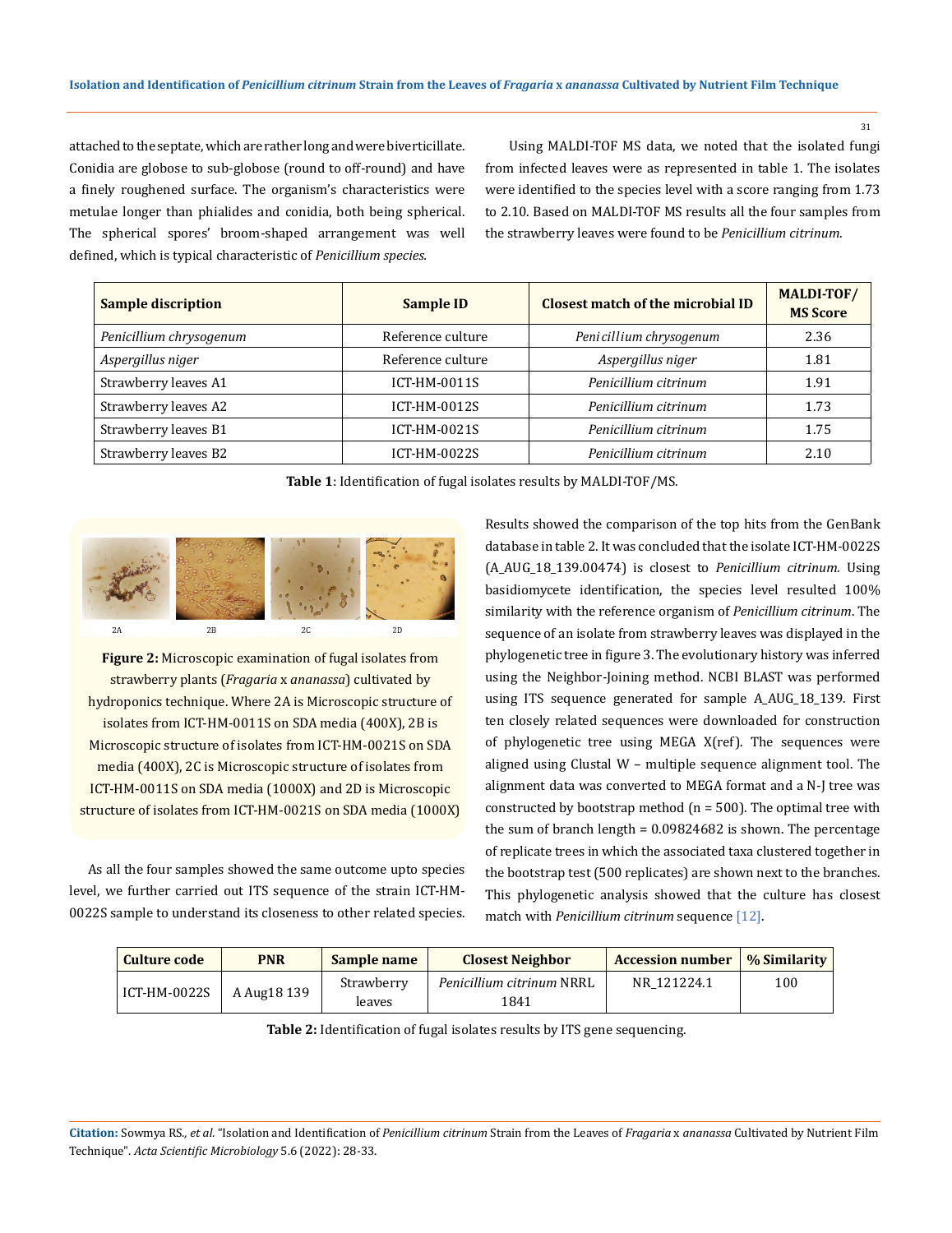



Results from this study indicated that there was no visible bacterial growth from the plucked healthy strawberry leaves, while in the SDA visible fungus growth occurred. Based on morphological, MALDI-TOF MS, and ITS gene sequencing, the isolates were identified as a strain of *Penicillium citrinum.* Similar result were reported in healthy roots, stems, leaves, and fruits of the *Scoparia dulcis Linn* [13]. The *Penicillium citrinum* is distributed worldwide and isolated from nearly all food types, especially cereals, and can grow up to 37 ℃ temperature [5]. Dutta., *et al*. (2007) reported *Penicillium citrinum* exists in various conditions including agricultural fields, forest soils, spices, and indoor environments [14].

There were some reports that showed that *Penicillium citrinum* isolates were extracted from wheat, rice, ray, corn, barley, oats, peanuts, amaranth, and soybean [15,16]. Whereas others explained that it was present in leaves, stems, and roots of coffee plants  $[17]$ , roots of Ixeris repens [18], coconut milk, coffee beans, compost, peanuts  $[19]$ , dried vine fruits  $[20]$ , grapes  $[21,22]$ , cashews, copra, sorghum, soybeans  $[23,24]$ , dried fish and numerous other food products [5]. Some research work indicated that *Penicillium*  produces plant growth factors, and moreover strains of *P. citrinum* were reported to produce a secondary metabolite  $[25]$ . The beneficial effect of *Penicillium citrinum* on the plant was its ability to synthesize gibberellins  $[18]$ , citrinolactones A and sclerotinia C  $[26]$ , which act as growth promoters. A report states that citrinin

induces swarming motility of *Paenibacillus polymyxa* a growth promoting rhizobacterium [27]. Even though this is the first report on isolation and description of *Penicillium citrinum* from hydroponically grown strawberry leaves. There were many studies related to *Penicillium cetrinum* isolation from leaves of multiple shoots, compared to those from callus specially grown in soil under controlled indoor environments. The occurrence of *P. citrinum* and its report by us on healthy strawberry leaves suggests its possible role as water-stress releaver. The exact mechanism need to be explored further.

# **Conclusion**

In conclusion, the fungi isolated from the healthy leaves of strawberry plants are confirmed to be strains *Penicillium citrinum.*  The occurrence of this organism was mainly depends on the environment conditions maintained inside the hydroponic chamber. Strains of *P. citrinum* were known to produce a mycotoxin such as citrinin and hydrolytic enzyme like cellulase and endoglucanase, as well as xylulase. These may play role of protecting plant parts from attack by most common fungal species of aspergillus, mucor and Trichoderma. Some strains of the *P. citrinum* are reported to produce a secondary metabolite, having beneficial interaction with the plants that helps in producing gibberellins which act as growth promoters. The study on biological activity of this organism and its potential application as an elicitor in the secondary metabolite production are required.

## **Acknowledgment**

The authors gratefully acknowledge for the funding support by the HiMedia Private Laboratory and University Grant Commission, Government of India.

#### **Bibliography**

- 1. [Andrews JH and Harris R F. "The Ecology and Biogeography](https://www.annualreviews.org/doi/abs/10.1146/annurev.phyto.38.1.145) [of Microorganisms on Plant Surfaces".](https://www.annualreviews.org/doi/abs/10.1146/annurev.phyto.38.1.145) *Annual Review of Phytopathology* [38.1 \(2000\): 145-180.](https://www.annualreviews.org/doi/abs/10.1146/annurev.phyto.38.1.145)
- 2. [Johnson K B and Stockwell V O. "MANAGEMENT OF FIRE](https://www.annualreviews.org/doi/10.1146/annurev.phyto.36.1.227)  [BLIGHT: A Case Study in Microbial Ecology".](https://www.annualreviews.org/doi/10.1146/annurev.phyto.36.1.227) *Annual Review of Phytopathology* [36.1 \(1998\): 227-248.](https://www.annualreviews.org/doi/10.1146/annurev.phyto.36.1.227)
- 3. [Mercier J and Lindow SE. "Role of Leaf Surface Sugars in](https://journals.asm.org/doi/10.1128/AEM.66.1.369-374.2000) [Colonization of Plants by Bacterial Epiphytes".](https://journals.asm.org/doi/10.1128/AEM.66.1.369-374.2000) *Applied and [Environmental Microbiology](https://journals.asm.org/doi/10.1128/AEM.66.1.369-374.2000)* 66.1 (2000): 369-374.

**Citation:** Sowmya RS*., et al.* "Isolation and Identification of *Penicillium citrinum* Strain from the Leaves of *Fragaria* x *ananassa* Cultivated by Nutrient Film Technique". *Acta Scientific Microbiology* 5.6 (2022): 28-33.